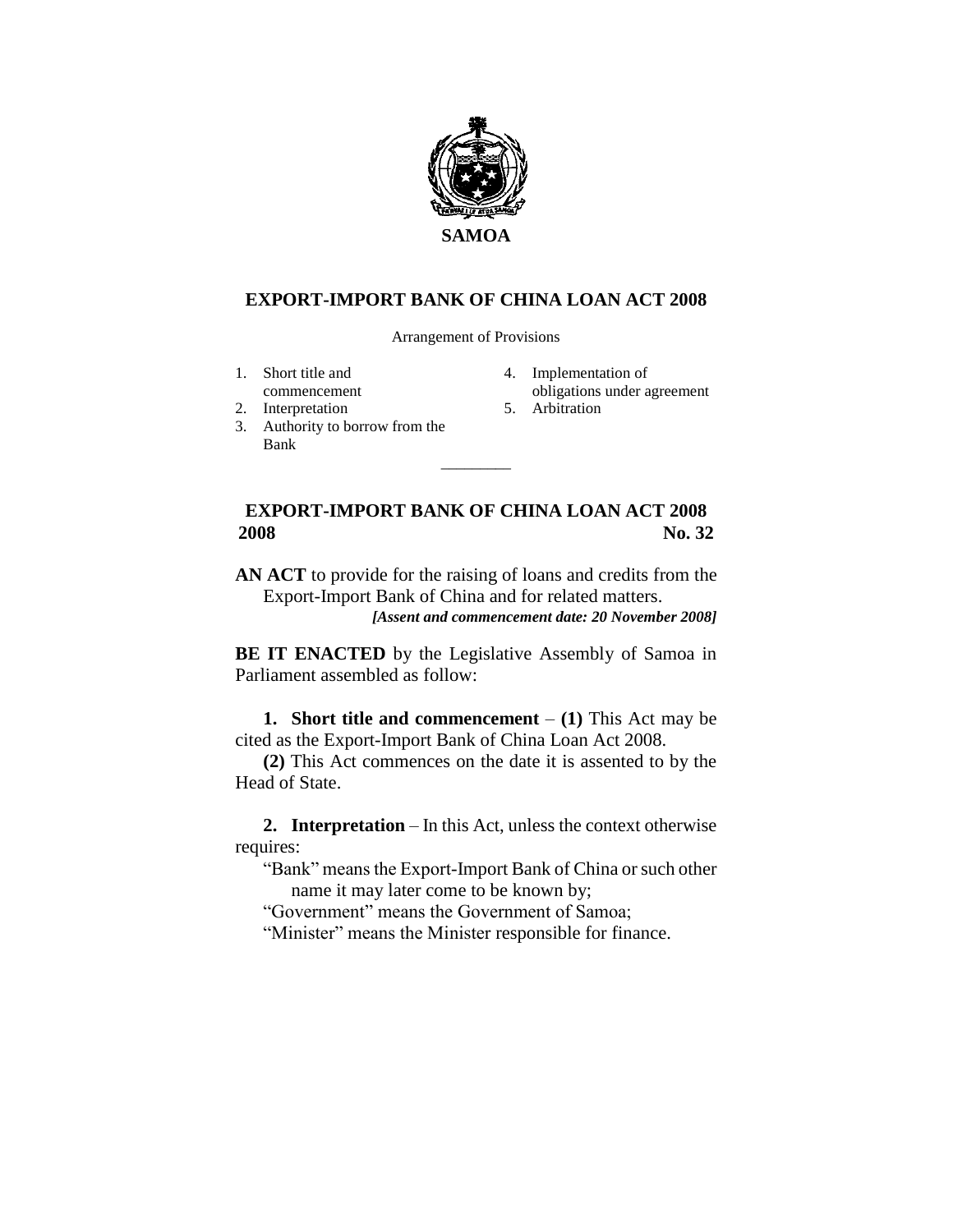**3. Authority to borrow from the Bank** – **(1)** For the purposes of section 75 of the Public Finance Management Act 2001, Samoa may in such manner and on such terms and subject to such conditions as may be agreed between the Government and the Bank borrow from the Bank.

**(2)** Despite section 79(1) of the Public Finance Management Act 2001, the sums that may be borrowed under subsection (1) may be such sums as may be required by Samoa

**4. Implementation of obligations under agreements (1)** – Despite anything contained in any other enactment, any agreement concluded between Samoa and the Bank in respect of sums borrowed by Samoa from the Bank, and any body, promissory note, or other instrument issued under any such agreement, is valid and enforceable and have full force and effect in Samoa in accordance with its terms.

**(2)** Without prejudice to subsection (1):

- (a) no stamp duty or tax or duty is payable on such agreement or on a bond, promissory note, or other instrument issued under any such agreement;
- (b) the principal of the loan or development credit obtained and the bonds issued hereunder is repayable and the interest and other money and charges thereon is payable without deduction for and free from liability for income tax or any other tax, and free from any currency or exchange control restrictions.
- **(3)** This section has retrospective effect.

**5. Arbitration** – If a dispute between the Bank and Samoa arises under any agreement concluded in the exercise of the powers conferred by this Act or under a bond, promissory note or instrument issued under any such agreement, it must be determined by arbitration in the manner provided for in the General Conditions applicable to the Loan Agreement or Development Credit Agreement that is the subject of the dispute, despite any other law to the contrary.

**REVISION NOTES 2008 – 2019**

 $\overline{\phantom{a}}$  . The set of the set of the set of the set of the set of the set of the set of the set of the set of the set of the set of the set of the set of the set of the set of the set of the set of the set of the set o